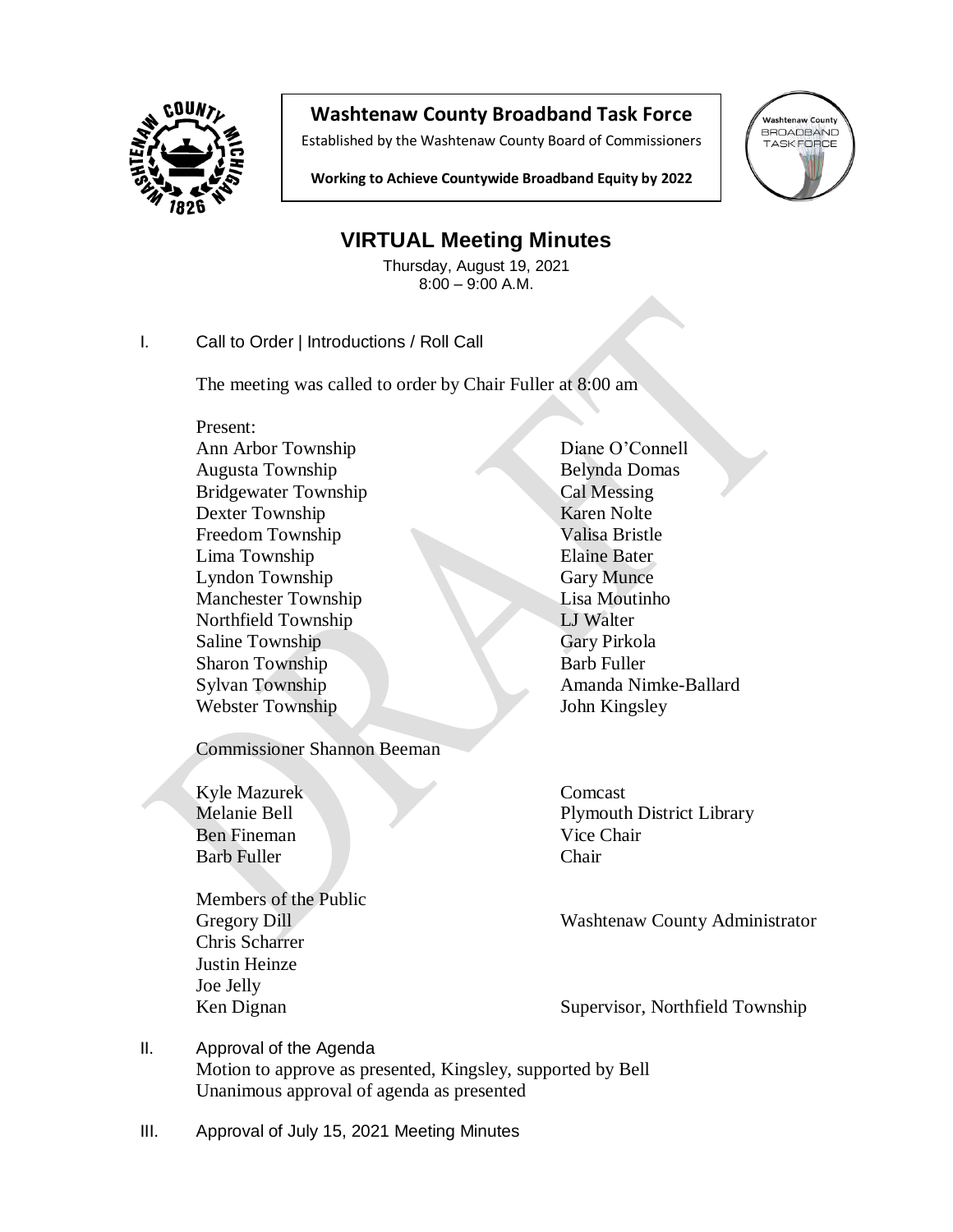Motion to approve July 15, 2021 BBTF Minutes as presented, Munce, supported by Nimke-Ballard. Unanimous approval of minutes as presented.

IV. Update

Washtenaw Board of County Commissioners County Commissioner American Rescue Plan allocation Shannon Beeman to fund broadband gap-filling initiative

 Commissioner Beeman shared that the consideration for countywide broadband funding via ARPA was pulled from the August 4 Board of Commissioner meeting agenda due to equity concerns. County Administration was working to review, update and change the document to accommodate those concerns. She has not yet seen the final version so can't speak to any changes. It will be \$14.6 million.

The edited item will go to the Ways & Means committee on September 1.

Gary Munce stated that the Broadband Task Force is all about equity of access, as it is a utility. Commissioner Beeman agrees and is working to help her fellow commissioners to understand this.

County Administrator Dill assured the group that the edited document would satisfy concerns from commissioners and he is hopeful they will find value in it.

Chair Fuller asked the Administrator for assurances that the documents, testimonials, resolutions, etc, previously submitted for board consideration and as a matter of the public record would be included in the September 1 materials. The Administrator could not offer those assurances. He did go on to add that the updated equity component will hit the mark for a super majority of the board, and thanked Commissioners Beeman and Maciejewski for their work.

Valisa Bristle added that she has 186 letters from Freedom Township residents, in support of the ARPA allocation of funds for countywide broadband access.

Kyle Mazurek asked BBTF members to remember economic assistance is available for adoption challenges.

Barb asked Shannon how the Board of Commissioners survey was going. Shannon reported that it remains open through 8/31, and encouraged everyone to participate. Paper copies are available upon request, and that broadband accessibility is a 'top 10' issue. #1 is childcare and access to it.

Barb reminded everyone to spread the word about the survey, the 9/1 meeting and encouraged everyone to speak at the meeting.

Greg feels confident about it passing

V. Action Items None